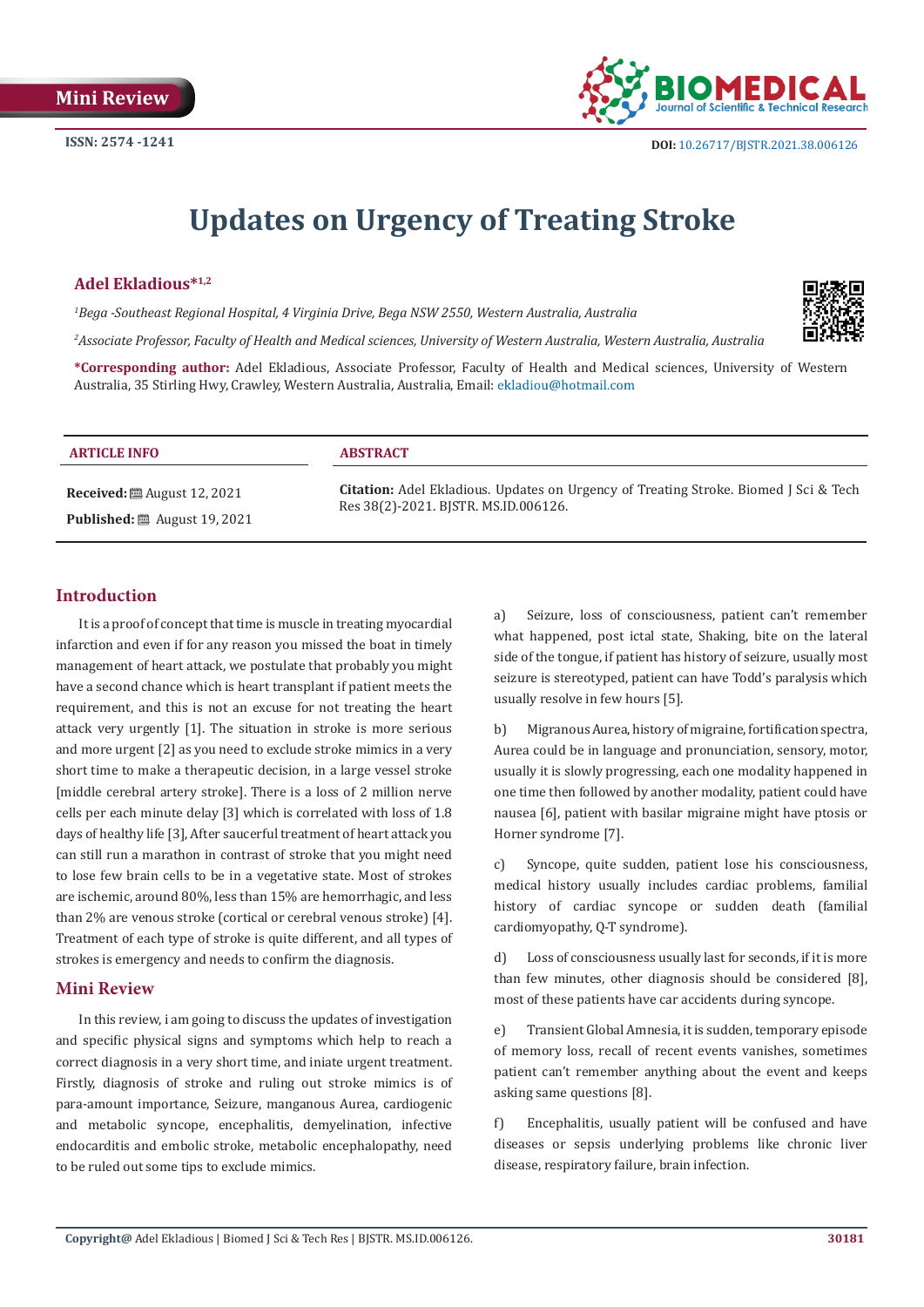g) Demyelination, crescendo is slowly, commonly affecting females, usually resolve in few days, could be manifested as a flare of multiple sclerosis or could be precipitated by infection, if associated with infection, clinician should treat the infection and not to give methyl prednisolone [9].

Sometimes confirming the diagnosis of stroke will be difficult, here we are presenting other tools which help the diagnosis of stroke and the pathology of stroke to help starting an early treatment.

1. The definition of TIA as clinical symptoms which last less than 24 hours is outdated [10] because MRI can confirm a diagnosis of stroke even if the clinical symptoms last less than 60 minutes [11].

2. Restriction diffusion in DWI can diagnose stroke even after one minute of having the symptoms and cytotoxic oedema can be confirmed by ADC [12].

3. Biomarkers in Ischemic Stroke, S100B and specific enolase are proteins measured from serum and correlate very well with the volume of stroke 24-27 hours [13]. As we treat ischemic stroke with Alteplase [single chain recombinant tissue plasminogen activator] in therapeutic window which is four and half hours, CT perfusion and CTA are a standard of care in Australian hospitals which usually show the volume of infarct tissue (core) and the volume of hypo perfused region that can be salvageable with reperfusion(penumbra), even the severely hypo perfused region with good collateral below the occluded vessels, still have a high chance of reperfusion [13]. More than third of stroke are excluded from lysis because of the unknown time of symptoms. It became a best practice in Australia to consider the mismatch between DWI-Flair Mismatch.

Is a surrogate marker of the time of onset of stroke [14] specially in wake-up stroke?. Endovascular therapy is a standard of care for proximal large vessel occlusion, therapeutic window is up to 12 hours [15]. Venous stroke is an emergency, it affects mostly females, usually presented with seizure, decreased level of consciousness due diffuse encephalopathy, signs of increased intracranial pressure, headache, cranial nerve palsy, It is underdiagnosed because of the rarity of the stroke.

#### **Predisposing Factors**

Female gender, contraceptive pills, dehydration, inherited thrombophilia, myeloproliferative diseases, Rare diseases such as paroxysmal nocturnal hemoglobinuria. Helpful serum markers are positive D dimer, Uncontracted CT shows dense clot sign in cerebral vein or sinus, CT venogram is diagnostic. Due to increased intracranial tension, CT might show cerebral oedema, mass effect and intracranial hemorrhage which can progress to subarachnoid hemorrhage and massive hemorrhagic infarction [16]. Treatment is mainly anticoagulation, patients who do not respond to anticoagulation, treatment should be escalated to endovascular thrombolysis [17]. Hemorrhagic stroke is a life-threatening emergency, usually patient manifest with decline in consciousness and very mild neurological loss, seizure and signs of intracranial hypertension. Mortality is high in the first 90 days. Types of hemorrhagic stroke either lobar hemorrhage due to amyloid angiopathy, hypertensive bleed in Basel ganglia, hypothalamus and brain stem, subarachnoid hemorrhage due to ruptured Aneurysm, anticoagulation, AVM misinformation, cocaine abuse CTA is diagnostic as it shows Spot sign which is marked attenuation due to active bleed [18]. There is no definite cure of hemorrhagic stroke, patient should be managed in ICU to observe and treat seizures, intracranial hypertension, systolic hypertension with aim under 140. Treating fever, sepsis, hyperglycemia, endovascular treatment for ruptured aneurism, Reversing anticoagulation, prophylaxis for thrombosis with pneumatic compression in the first few days followed by low molecular weight heparin, craniectomy for evacuation of Hematoma, external ventricular drain for intraventricular hemorrhage causing hydrocephalus [19].

### **Conflict of Interest**

There is no conflict of interest.

#### **References**

- 1. [Zimmer RJ, Lee MS \(2010\) Transplant coronary heart disease. JACC](https://pubmed.ncbi.nlm.nih.gov/20398862/) [cardiovasc Interv pp. 367-377.](https://pubmed.ncbi.nlm.nih.gov/20398862/)
- 2. [Peter M Fernandes, William N Whiteley. Simon R Hart, Rustam Al-Shahi](https://pubmed.ncbi.nlm.nih.gov/23315456/) [Salmon \(2013\) Stroke: mimics and Chameleons. Pract Neurol 13\(1\): 21-](https://pubmed.ncbi.nlm.nih.gov/23315456/) [28.](https://pubmed.ncbi.nlm.nih.gov/23315456/)
- 3. [Atte Meretoja, Mahsa Keshtkaran, Jeffrey L Saver, Turgut Tatlisumak,](https://pubmed.ncbi.nlm.nih.gov/24627114/) [Mark W Parsons, et al. \(2014\) Stroke thrombolysis: save a minute. save a](https://pubmed.ncbi.nlm.nih.gov/24627114/) [day. Stroke 45: 1053-1058.](https://pubmed.ncbi.nlm.nih.gov/24627114/)
- 4. [Saposnik G, Barinagarre F, Brownmenteria RD, Bushnell CD, Cucchiara B,](https://pubmed.ncbi.nlm.nih.gov/21293023/) [et al. \(2011\) American heart Association Stroke council on epidemiology](https://pubmed.ncbi.nlm.nih.gov/21293023/) [and prevention. Diagnosis and management of cerebral venous](https://pubmed.ncbi.nlm.nih.gov/21293023/) [thrombosis: a statement for healthcare professionals from American](https://pubmed.ncbi.nlm.nih.gov/21293023/) [heart association. Stroke 42: 1158-1192.](https://pubmed.ncbi.nlm.nih.gov/21293023/)
- 5. [Doudoux H, Fournier M, Vercueil L \(2020\) Postictal syndrome:the](https://pubmed.ncbi.nlm.nih.gov/31160075/) [forgotton Continent, an overview of the clinical , biochemical and](https://pubmed.ncbi.nlm.nih.gov/31160075/) [imaging features, Rev Neurol\( Paris\)176\(1-2\): 62-74.](https://pubmed.ncbi.nlm.nih.gov/31160075/)
- 6. [PB Croft, KWG Heathfield, M Swash \(1973\) Differential Diagnosis of](https://www.bmj.com/content/4/5892/593) [Transient Amnesia.Br Med J 4: 593.](https://www.bmj.com/content/4/5892/593)
- 7. [Kanieck RG \(2009\) Basilar type Migraine. Curr pain Headache Rep](https://pubmed.ncbi.nlm.nih.gov/19457282/) [13\(3\): 217-220.](https://pubmed.ncbi.nlm.nih.gov/19457282/)
- 8. [Miller JW, Petersen RC, Metter EJ, Millikan CH, Yanagihara T \(1987\)](https://pubmed.ncbi.nlm.nih.gov/3574671/) [transient Global Amnesia: Clinical Characteristics and prognosis.](https://pubmed.ncbi.nlm.nih.gov/3574671/) Neurology [37: 733-737.](https://pubmed.ncbi.nlm.nih.gov/3574671/)
- 9. [W I McDonald, A Compston, G Edan, D Goodkin, H P Hartung, et al. \(2001\)](https://pubmed.ncbi.nlm.nih.gov/11456302/) [Recommended diagnostic Criteria for multiple Scelrosis: Guidelines](https://pubmed.ncbi.nlm.nih.gov/11456302/) [from The International Panel on the diagnosis of Multiple Sclerosis. Ann](https://pubmed.ncbi.nlm.nih.gov/11456302/) [Neurol pp. 121-127.](https://pubmed.ncbi.nlm.nih.gov/11456302/)
- 10. [Gennai S, Giordano-Orsini G,lefour S, Cuisenier P \(2018\) \( Transient](https://pubmed.ncbi.nlm.nih.gov/30343830/) [Ischemic Attack: limits. and Challenges of Early Management\), Presse](https://pubmed.ncbi.nlm.nih.gov/30343830/) [Med47\(11-12 Pt 1\): 934-937.](https://pubmed.ncbi.nlm.nih.gov/30343830/)